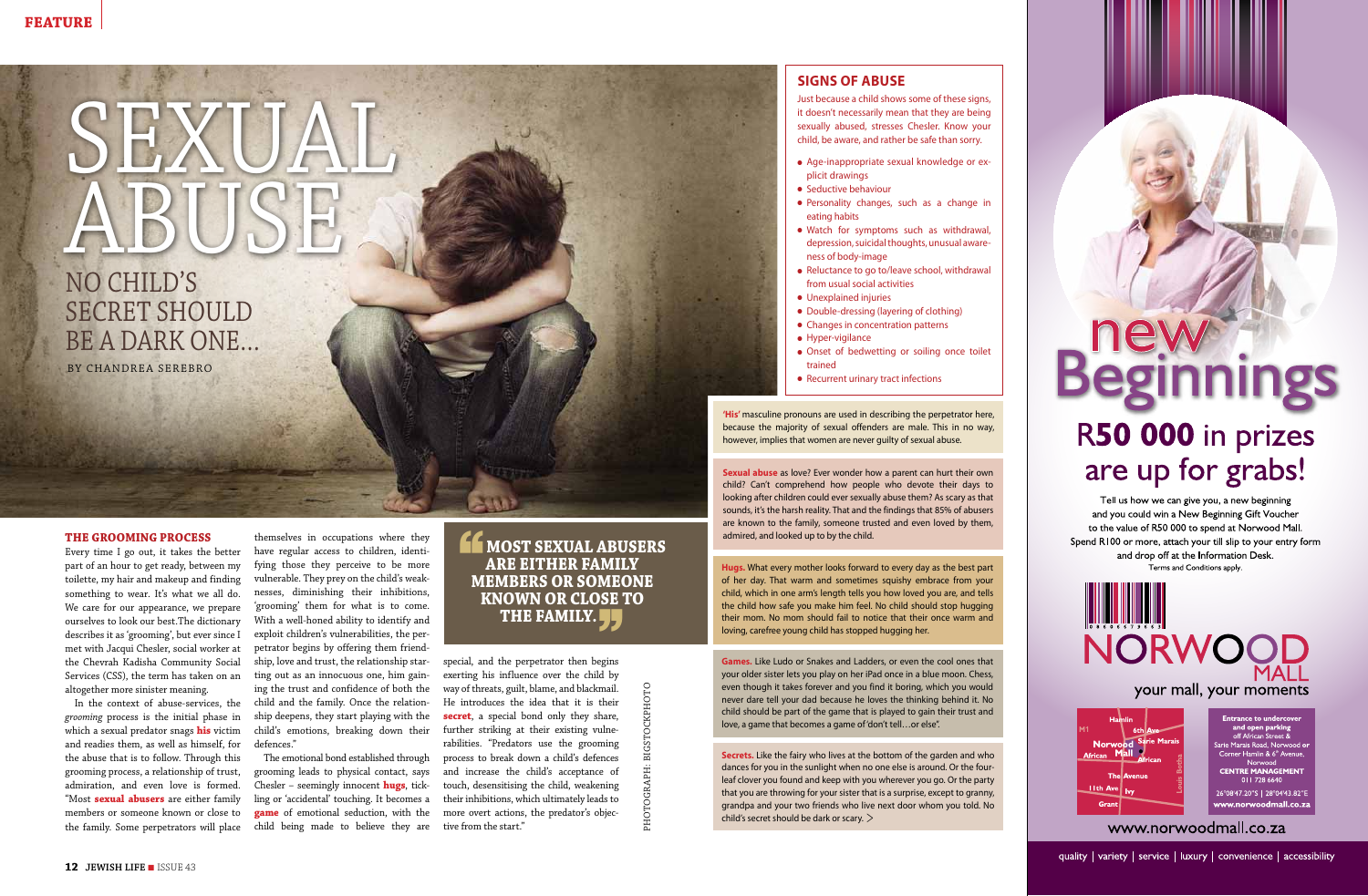S WE ARE APPROACHING<br>the month of Elul and we will<br>commemorate the 2<sup>nd</sup> Yarhzeit<br>of Natanel Feigenbaum who<br>was tragically taken from this world in a the month of Elul and we will commemorate the 2nd Yarhzeit of Natanel Feigenbaum who car accident in August 2009 at the age of 15. It is befitting that we pay tribute to a project initiated soon after his passing by Yad Aharon in memory of Natanel. There is a concept in Judaism that we have the ability to give the neshama, the soul of those no longer with us, an aliyah –by acting as their agents through our doing acts of kindness and good deeds on their behalf. And the power of this gives us comfort and hope, especially when we do the very deeds for which they themselves were known and loved.

Natanel had the depth to understand that each person in their individual capacity

could make a difference to others, and could change their lives," explains his parents and this is why this project is so appropriate an honour for him.

 "In Hebrew, the word 'natan' means provide, the alef stands for ochel, food, and the lamed stands for l' yeladim, to children – therefore the acronym for Natanel means providing food for children –the basis of what we are trying to do with this lunch box project." says Laureen of Yad Aharon. Ohr Natanel is currently helping full the bellies of 245 school-going children who are in need of school lunch. "

For an amount of R270-00 per month each child can receive a substantial school lunch to help them concentrate through their long school days. Having a similar lunch to their peers allows these children

to have a sense of dignity and so enhances their self-esteem, says Sonia Margolias of Yad Aharon and Michael Tzedokah Food Fund.

We have never officially launched this project within the community and in order to keep feeding "our children", and continue Natanel's legacy project we are hosting a Magical event on the 3rd October 2011. The evening will host 3 sensational guests, namely, Graeme Joffe, Sports presenter and radio personality, internationally acclaimed authoress Joanne Fedler, and to top off the evening, Larry Soffer will present us with some mind-blowing magical illusions. We urge the community to support this event and call either Ronit on 0828577023 or Sonia on 083-400- 5089 to book and bring family and friends and help feed those children in need. **JL**

#### **advertorial**

## Lighting the lives of children – Ohr Natanel

#### **It happens to us too…**

The first sentiment that goes through most of our minds when the dark words 'sexual abuse' come up is that it doesn't happen. Not in our community. And this may even be understandable, because it is a topic too horrific for most of to us to bear. Sadly, unless G-d forbid, we are directly or even indirectly affected by it, we aid the silence that blankets all of these issues in our community, a silence that allows it to continue unabated.

Bronya Shaffer, noted lecturer and columnist for Chabad.org and Askmoses. com, known internationally for her involvement in spreading awareness on this and other family issues, had the proverbial can of worms opened for her, and has since been an advocate for education and awareness in the Jewish community. "I'm not a professional, a psychologist or a therapist. And I have to confess that I was one of those people who, for most of my adult life, went around saying that this, and so many other things, is just not a part of the Jewish community. Until I started teaching kallahs (brides). Then for the first time a woman I was teaching disclosed to me her experience of yearslong molestation. A tiny crack formed in the way that I saw the world, even though my immediate thought was to wonder how something as horrific as this could be true. But soon another woman told

**Example 12 THE FIRST PROPERT THE SENTIMENT THAT goes through most of our minds when the dark words 'sexual abuse' COME UP IS THAT IT doesn't happen. NOT IN OUR** COMMUNITY. **J** 

me her story, and then another, and this turned out to be my introduction to sexual abuse. My eyes had been opened to the reality. I was shocked."

Rabbi Abraham Twerski, says Shaffer, talked about how for many decades there were so many issues that Jews considered issues that were 'out there', which didn't happen to them. Drug abuse, alcoholism, domestic violence, child molestation. "We as a broad community always believed that things like this do not happen in the Jewish community. It doesn't form part of our value system, so it doesn't exist." But, she says, those whose lives are affected by it know that it does. The frum alcoholic always thought he was the only one, because we don't 'do' excess. The

battered wife never told anybody what she was going through, ashamed because this doesn't happen to Jewish families. And it is the same for sexual abuse. "Since it is never talked about anywhere or by anyone, there is no vocabulary for it, no way the victims can express it. And, out of ignorance, people in turn respond with disbelief or blame when someone does try and come forward." But it certainly does happen.

"It is lucky that I recognised then that what these women had confided in me was true. The things they were telling me could never be made up, but I realised then that it was all too common for them to feel that they could not tell anyone because no one would believe them. Or, that having told someone, after many years of silence, even their own mothers about their molesting uncles, they were simply not believed. And I knew then that this was the very reason that a shift in mindset was needed. I wanted to spread awareness, educate people… not the world, but just starting with my community."

So Shaffer started a one-woman crusade to change her community, beginning with an invitation to a world expert on the subject, Dr David Pelcovitz, to speak to the principals of the Crown Heights community over tea at her dining room table. "In my personal capacity, I knew it was important to dispel the nervousness of the leadership who worried about talking about such issues in public. The start of a dialogue was all that was needed. Dr Pelcovitz met with every principal of every institution in Crown Heights, and every rov. In a short time the community was holding workshops and talks and campaigns on the matter, and the ball gathered momentum from there. Soon, virtually the entire community came round.

"Infinitely worse than child molestation is for the child to watch it being covered up after they have broken the silence, denying the child credibility or recourse against the molester. It is a complete lack of trust," which is why, she says, we all need to be in the know about how to respond, as parents, teachers, professionals and relatives, and particularly as community leaders. "Three out of four children who have been molested, with proper treatment and support, go on to



#### **What is sexual abuse?**

Many people think that sexual abuse means the literal interpretation of this term (alone) – but any sexually explicit behaviour is too, says Dvori Blumenau, educational psychologist. Showing a child nude or explicit pictures, spying on them dressing, touching and fondling – all constitute sexual abuse, because one is exposing the child to things their brains are not yet ready to process, which cause life-long repercussions.

#### **Just one sad story…**

Lisa\* was a well-adjusted, happy eight-year-old girl who came from a good home in Pretoria. She was a successful student, had many friends, was well-liked and always helped wherever she could. One ordinary day, she went to school and stayed late to

**Example HER MOTHER NOTICED**<br>IMMEDIATELY THAT SOME**immediately that something was wrong, and tried talking to her, but** LISA REFUSED TO OPEN UP. <mark>J.</mark> help her teacher. The Lisa that everyone knew never came home again...

live happy, normal, wholesome lives. So there is optimism, but this is fully dependant on the environment we create. It cannot happen in an environment punctuated with the three  $S's - shame$ , secrecy and silence. That is what we have to do away with."

And since Shaffer visited, the lid has been taken off the topic here in SA – she spoke

> Helping her teacher, who stepped out of the classroom, Lisa was asked by her teacher's husband to help him move some >

at a parenting session at Sinai Indaba, at five parent group workshops on protection/detection/response, with the social workers at the Chev, kallah teachers, rabbonim, privately with the Chief Rabbi and on ChaiFM. So, Johannesburg joins the ranks of those communities where sexual abuse is no longer unmentionable. This means, of course, that lives will literally be saved!